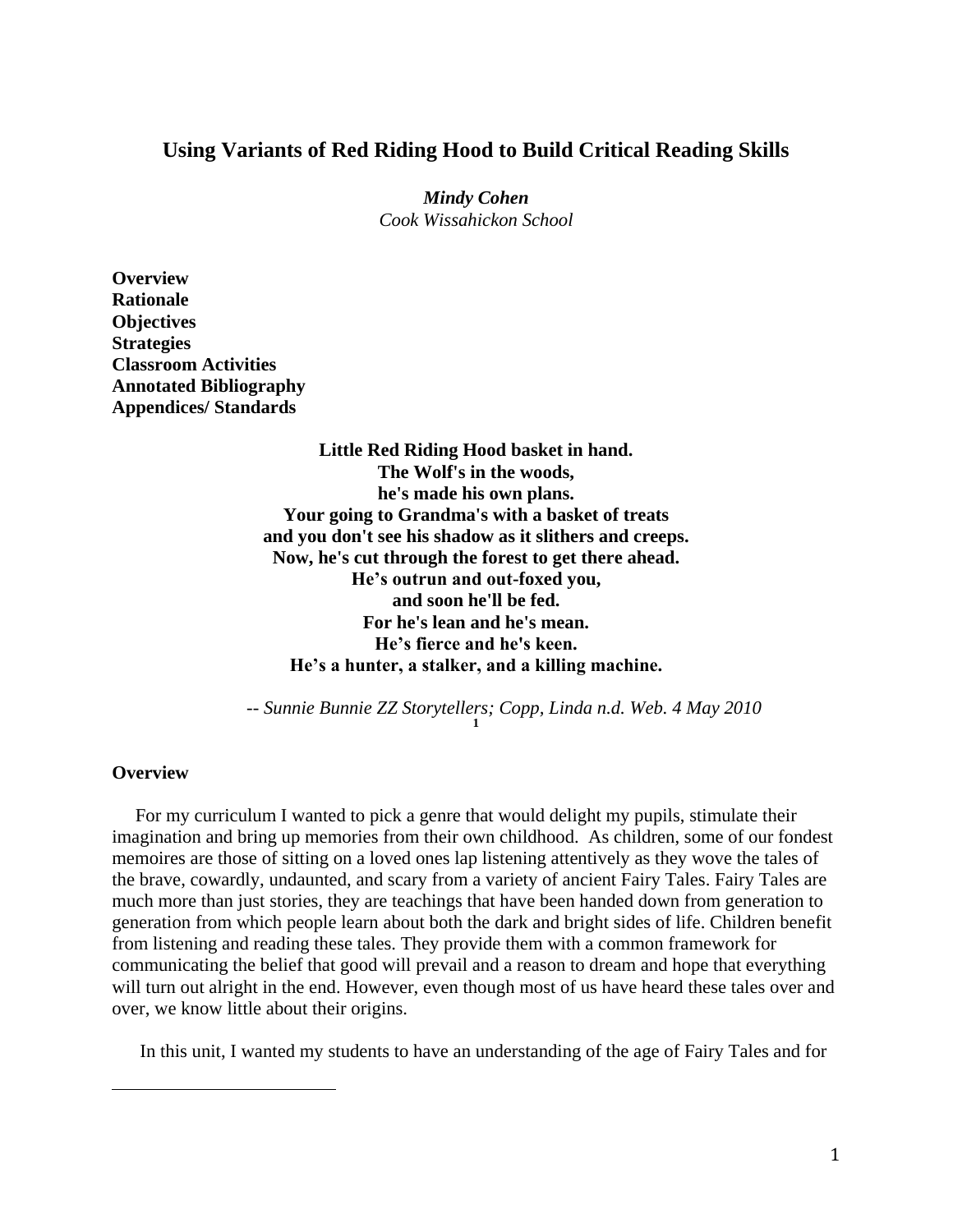them to understand that for every Fairy Tale with which they were familiar there probably is a variant of that same tale. Based upon this line of thinking, I developed the idea to use different variants of Red Riding Hood to educate my children in the important critical reading skills cited by the state standards.

It is crucial for fourth grade students to actively engage in a text when reading fiction or non-fiction. Great readers inherently use higher-level critical thinking skills easily allowing them to conjure mental pictures and engage in conversations in their minds. It is utilizing these thinking skills that helps them stay engaged in the text. Advanced readers unconsciously use predicting, inferring, comparing, and contrasting skills when they are reading from a variety of genres. However, too many children in elementary classrooms lack the knowledge or the skills needed to employ these critical higher-level skills when reading a text. It is these same children that fail to achieve success when taking state standardized tests. These children need to be targeted and taught how advanced readers analyze a text. Focusing on a genre that is familiar to these children will facilitate the learning process of teaching them to see the differences in the variants. Another critical aspect to teaching these skills is the stages of children's development.

Using Fairy Tales as the content to teach these thinking skills takes into account these developmental stages. In his book, *Fairy Tales and the Acts of Subversion*, Zipes observes that from age five to ten years old the child's view of the world is affirmed by fairy tales (in their traditional variants). Fairy Tales estrange the reader from the restrictions of reality from the onset and makes the repressed unfamiliar familiar once again.<sup>2</sup> This unit is constructed for fourth graders in need of developing their higher-level critical thinking skills. The unit's design takes advantage of using the variants of Little Red Hood to effectively facilitate the learning objectives. They encompass reading, writing, and performing. Lessons will focus on speaking listening' and viewing sills.

#### **Rationale**

 $\overline{a}$ 

 The Fairy Tale, Red Riding Hood, has been in existence for centuries. This story represents a tale that has withstood the test of time and been told repeatedly to generations of children growing up. Imagine living in France during the Middle Ages when it was commonplace for people to tell their stories orally. To the French people back then, the story of " The Grandmother's Tale", by Paul Delarue, (Delaurue,1956 )was actually the origin of the tale of Red Riding Hood that mothers tell to their children today.

Of course, in those times, the story line was somewhat different. Our villain, the wolf was actually a werewolf and there existed other characters that changed the ending of the story as we know it today. Originally, using the werewolf as the antagonist was probably due in large part to the fact that during the  $15<sup>th</sup>$  to  $17<sup>th</sup>$  centuries men with werewolf traits were tried for killing, devouring, and performing incestuous acts on children. (Windling, 2004) This may also explain why the wolf evolved into such an evil character in so many other stories and generally adopted a terrible reputation.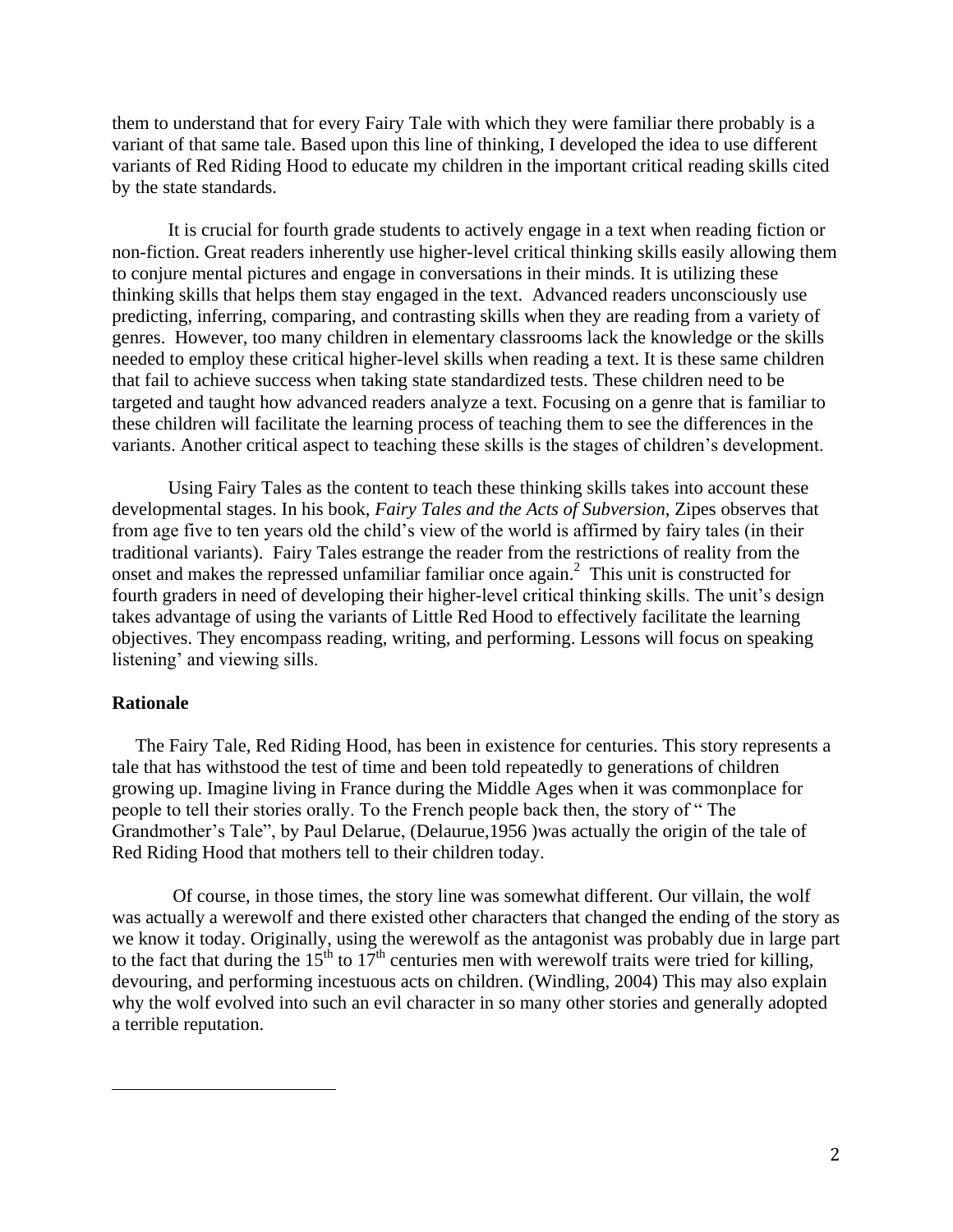Published in the Greenwood Encyclopedia, Sandra Beckett notes that French folklorist Paul Delarue, first wrote down this tale in 1951 ( Beckett, 2008. pp 583-584). Another theme running through the different variants from Paul Delarue and Charles Perrault was Red Riding Hood's personal dilemma of which path she would take to Grandmother's house; the path of pins or needles. Why would the path Red Riding Hood chooses be so important to the meaning of the story and the lesson being learned? The Fairy Tale, *Red Riding Hood*, teaches us that young girls should take heed of strangers and her path of choice symbolizes either a path to maidenhood or a faster path to sexual maturity. In an article written by Terry Windling, he explains the symbolism of the two paths .( Windling, 2004) The use of pins as a metaphoric representation of maidenhood can be explained by information gathered in a study by Yvonne Verdier of the resident traditions in remote parts of France. She discovered that girls were sent to spend one winter with a local seamstress to mark a girl's change from child to young woman. The girls would spend time gathering pins for the purpose of throwing them into a fountain that prescribed by tradition guaranteed the girls a sweetheart. (Windling, 2004)

As for the metaphoric representation of needles as the faster road to sexual maturity, prostitutes were known to wear needles on their sleeves during this same time period. Looking at the traditions of the time period helps to explain the divergent paths and what they represented in Red Riding Hood. Although the discussion of the path of needles and pins is not appropriate for the classroom, it is directly alluded to in Shelly Duvall's Faerie Tale Theater version of Little Red Riding Hood, which includes the threading of a needle in the opening scene.

Charles Perrault lived during the  $17<sup>th</sup>$  century when matchmaking between families was extremely popular. It was not uncommon for a man's wedding day to be the first time he laid his eyes on his bride. Perrault wrote his stories for the upper class during the reign of Louis XIV. His main character reflected the times by wearing a red hat made out of velvet or satin, a clear sign of the upper class. Perrault also added the moral at the end of the story.

 One hundred years later, in 1812 the Grimms published their version of *Little Red Riding Hood* and named it *"Little Red Cap*". Grimms' major story revision was having the mother warn Red Cap before she takes her journey to see her Grandma. They furthered altered the ending by adding the woodsman who rescues Grandma and Little Red Cap by cutting the wolf's belly open and filling it with stones insuring his demise. Later, blending the tales of Perrault and The Brothers Grimm, it was changed again and called Little Red Riding Hood. In this version the tale was adapted to be suitable for children and today all audiences continue to get pleasure from reading these versions.

 Generations and generations of readers have continued to enjoy and absorb the morals of fairy tales. As a child, I have wonderful memories of listening to my mother reading Little Red Riding Hood and I, in turn, read these classical tales to my children. Why have fairy tales remained so popular throughout the years? Jack Zipes believes that children are attracted to these tales because they are survival stories with hope. They alert us to dangerous situations, instruct us, guide us, give us counsel, and reveal what might happen if we take advantage of helpful instruments or agents, or what happens if we don't. (Zipes, *Fairy Tales Stick* p27) They embed themselves in our brains and become a part of our soul. Even though this tale has been changed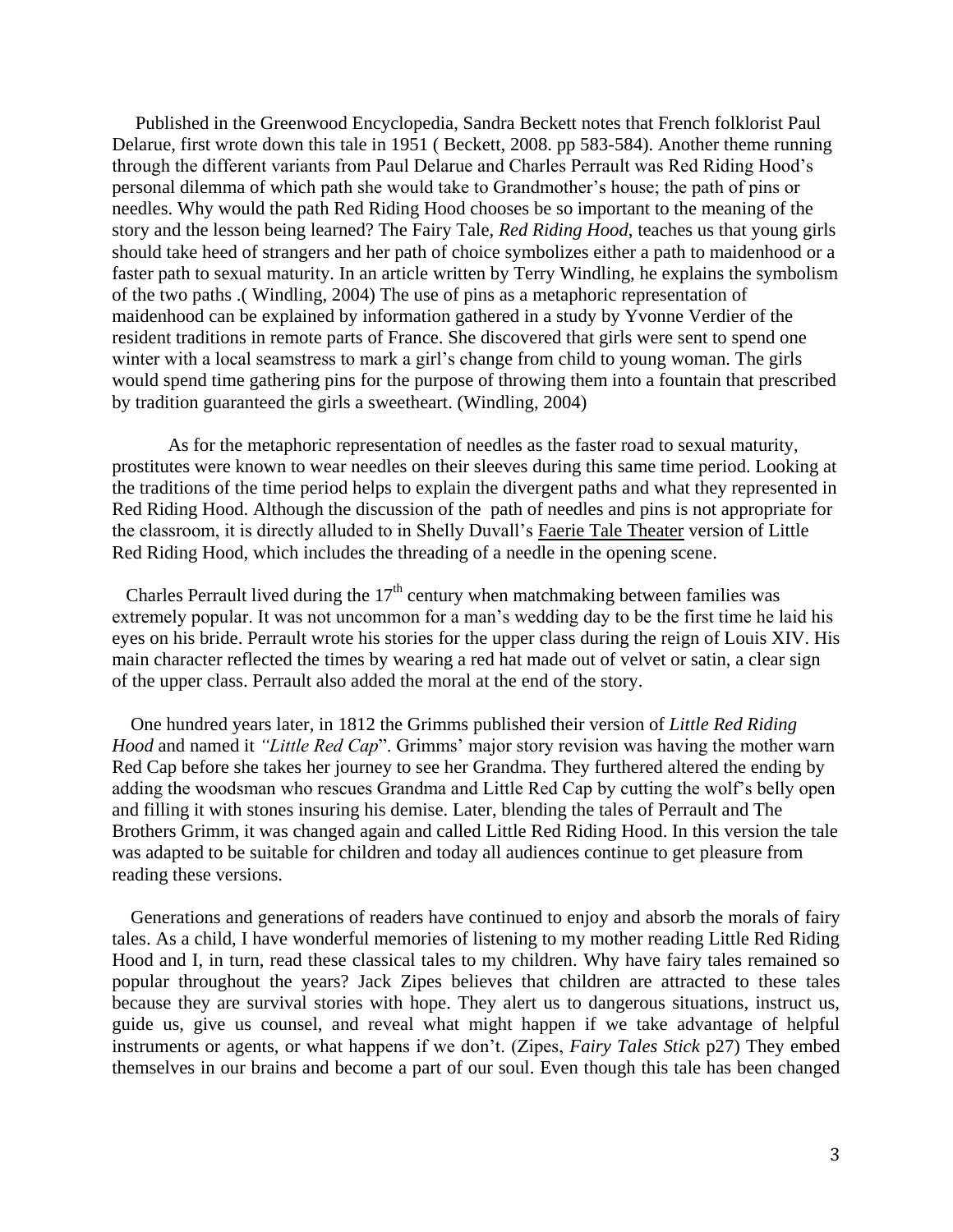many times throughout the decades, it has held fast to its universal message; helping all girls today outwit the wolf in their life.

 Bruno Bettelheim writes in his book, *The Uses of Enchantment*,that the fairy tale teaches the child that there *will* be a need to struggle against severe difficulties throughout life, and by meeting them head on, one masters all obstacles. Fairy tales often confront the child with the truth that people age and die, but do so in a form that the child can remain removed from, and assimilate the ideas and deal with them symbolically and grow safely into maturity.( Bettelheim,1976)

# **Goals**

The students in my fourth grade classroom are bright and able to pick up a text written at a fourth grade level and read it with little or no mistakes. When the same children are asked questions that require exploring the literary elements of the text they seem to struggle. I believe that taking a popular fairy tale and using three distinct variants of it will provide the instructional material stepping stone needed to educate and build the critical thinking skills my fourth graders require.

I selected "Little Red Cap" as one variant. As a second variant I choose a more modern day version of this fairy tale, called "the Wolf's Story". It is told from the wolf's perspective and narrated by him. For the third and final variant I chose from the Philadelphia School District Curriculum, the play," Little Red Writing Hood. I intend to use these stories to develop the skills of comparing and contrasting and sequential order in stories. An important skill that all students need to improve their comprehension of the passage is identifying the sequence of events. It helps students understand events and time relationships presented in a selection. My goal is to spark the students' interest to explore the literary elements contained in all three stories and the common threads running through them. At the same time the students will uncover that there are major differences in the sequence of the variants.

As educators we know that skillful use of comparing and contrasting stories yields greater understanding of what is being taught. Comparing/contrasting is an important skill that students will continue to use for the rest of their lives; whether purchasing a car, house, or deciding what college is best suited for them.(Gower& Sapier,2008) The next phase of my lesson would involve students working in cooperative learning groups to put on a puppet show from either story demonstrating the correct sequence of events in their script. As part of the lesson design to further engage the students I had them choose their own cooperative learning groups. Lev Vygotskey's theory of proximal development validates that when children work in cooperative groups the results are higher achievement and greater productivity. They become more caring, supportive, and committed to the relationship, which in turn helps to build, their self-esteem. (Doolittle,1995)

The students' skits would use animated voices and actions to create a puppet show acting out "Little Red Writing Hood", "Little Red Cap" or The Wolf's story, and at the same time engaging the audience's listening skills. Role-playing significantly improves comprehension of the story and enhances the students retelling ability. It also generates interaction between the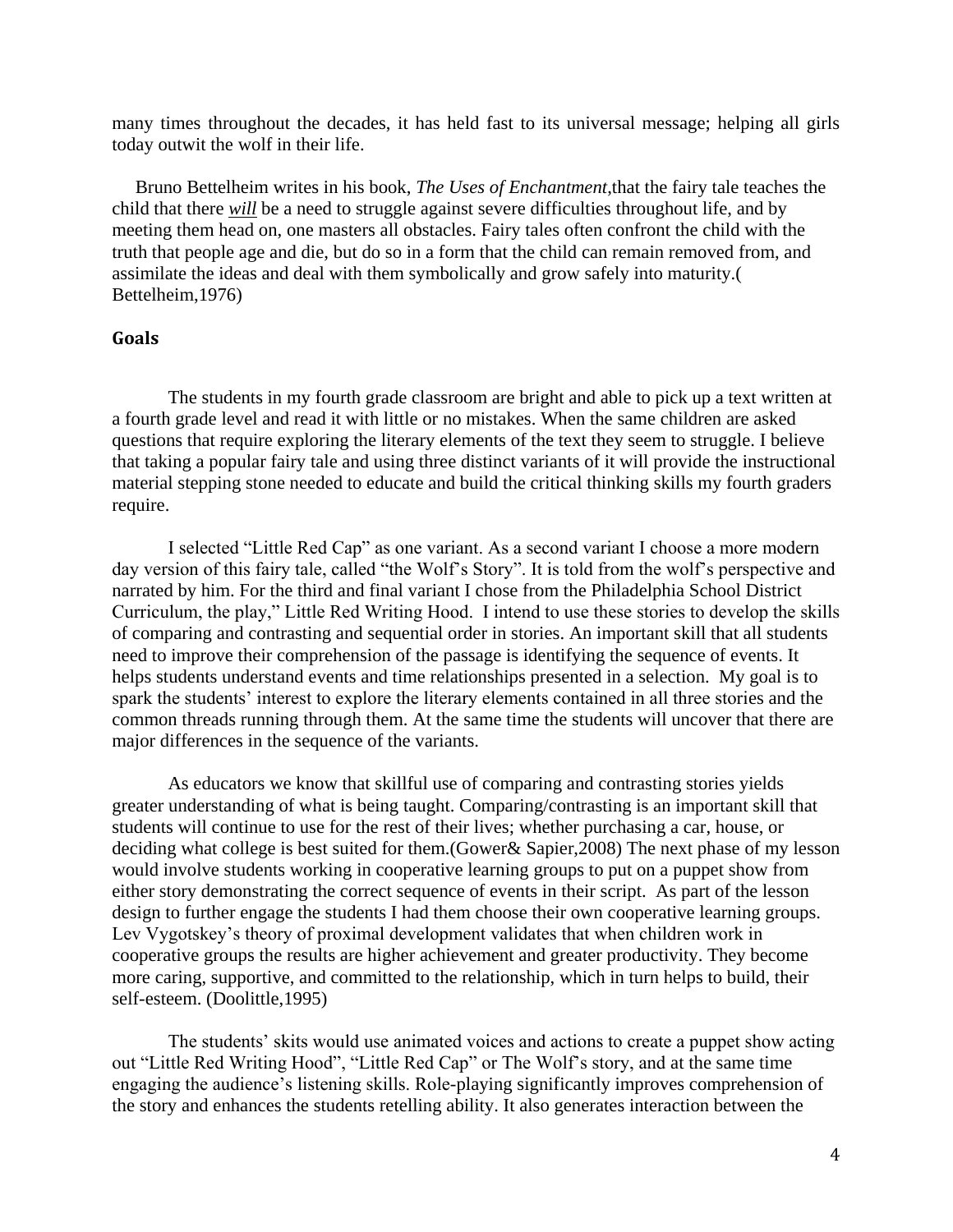teller and the listener. To develop their writing skills the children would choose two stories to compare and contrast.

I intend this study of differences in fairy tales to serve as the catalyst for each child to explore their own creativity in generating their very own version of Little Red Riding Hood. At the conclusion of the unit the students will share their fairy tales in cooperative groups by performing them orally for the class.

# **Objectives**

- The student will recognize two different genres, a fairy tale and a play based on a fairy tale.
- The student will be able to compare/contrast three different variants of Red Riding Hood.
- The students will be able to fill out a Venn diagram listing the similarities and differences between two variants of Little Red Riding Hood.
- The student will identify the distinguishing features of a fable and a play.
- The student will be able to identify ways in which the sequence of events in a literary text affects the outcome.
- The student will be able to develop a fairy tale using the writing process.
- The students would be able to fill out a graphic organizer listing the sequence of events that happened in Little Red Writing Hood, Little Red Cap and a choice of variants.
- The students would be able to use their graphic organizers to rewrite the script for Little Red Cap, Little Red Writing Hood, or the Wolf's Story by using the correct sequencing.
- The students would work in cooperative learning groups to put on a puppet show from

either story showing the correct sequence of events in their skits

# **Strategies**

This unit is designed to strengthen students speaking, listening and viewing skills. Originally, Fairy Tales were always spoken not read requiring good listening skills on the part of the listener to insure an understanding of all the story elements. It was important to incorporate listening in my lessons. I will implement this unit in a fourth grade classroom. The ages range from 9- 11 years of age. Students in fourth grade have experience working independently and are successful working collaboratively with other children. However, they still appear to have a problem of listening to teacher directed activities.

Classroom activities will include direct instruction, small group instruction and independent learning activities. The instructional design for this unit was developed to include a mixture of teacher-directed and child-directed activities to promote learning. The lessons will also incorporate and utilize technology. Using technology as a tool for research encourages the children to take an active role in their learning. Using technology addresses the needs of the  $21<sup>st</sup>$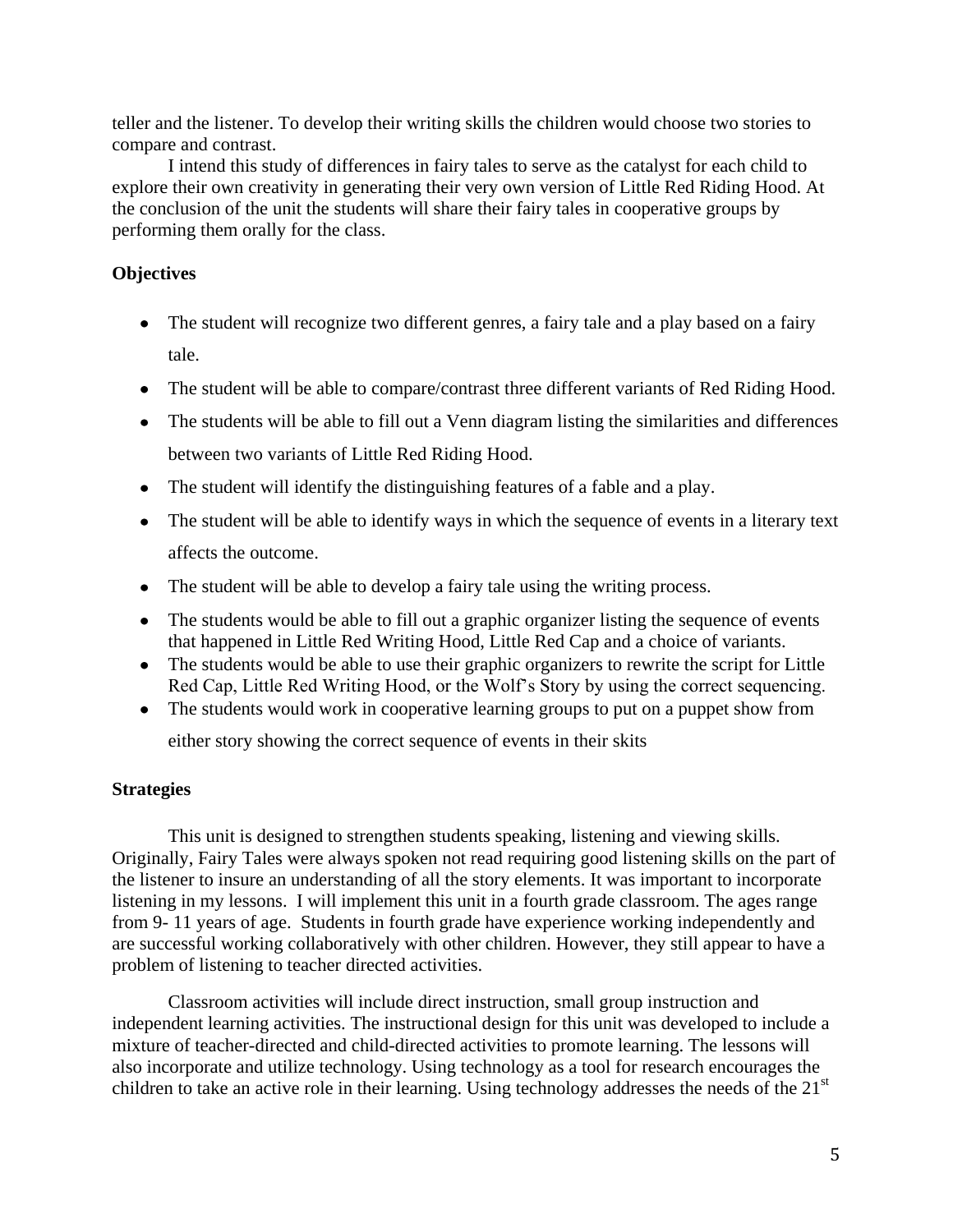century learner. Students live and engage in a world integrated with digital technology so it is critical to include this technology as part of the instructional design of the unit. These additional skills are needed for the students to successfully navigate their future.

#### *1. Graphic Organizers*

Building the children's background knowledge of Fairy Tales is crucial for them to become better listeners. I will use a KWL chart to identify the information they already have about the genre, Fairy Tales. A KWL chart is a graphic organizer that helps the teacher gage what the student already knows about the topic. The W stands for what the student wants to learn about the subject and the L stands for what the children have learned. This chart can be revisited at the end of the lesson to see what knowledge the children have retained. (See attachment) We will explore a pre-determined list of Fairy Tales and the children will utilize the computer to discover what country the tale originated. Each child will report out to the class their findings.

#### *2. Scaffolding Instruction*

It is essential to build supports for the learner by scaffolding instruction so the learner moves forth from what they can do independently, to what they need to do. Lev Vygotskey, who developed the theory of "proximal development, "believed as the children learn the zone moves suggesting the mastery of some tasks and the development of other tasks that children can learn with help. (Doolittle,1998)

In order to scaffold instruction the children will use a variety of graphic organizers for comparing and contrasting and sequencing. Graphic organizers aid visual learners by organizing material, chunking piles of words into smaller pieces of information, and helping in memorization of the material.

#### *3. Cooperative Learning*

For part of the unit students will work in cooperative learning groups. Cooperative learning is the process of students working together in small groups to solve problems. Lev Vygotskey's research indicates that working in cooperative learning groups will enhance a students academic experience, help with their oral communication, build their self esteem, and increases retention of the material. This can be accomplished through their interactions with other children and adults. (Doolittle, 1998) The children are grouped heterogeneously both by ability and personal characteristics insuring all the students can depend on each other's academic strengths. Cooperative learning's success is a result of positive interdependence, face to face interaction, individual accountability, and group self-monitoring.

## *4. Differentiated Instruction*

My class consists of a variety of different individuals with varying learning needs. An important focus of the instructional design is the use of differentiated instruction insuring effective learning transfer by accommodating all learning modalities. I created lessons geared to auditory, kinesthetic, and visual learners. Fairy Tales work especially well when dealing with multiple intelligences in children. The characters from Little Red Riding Hood create a strong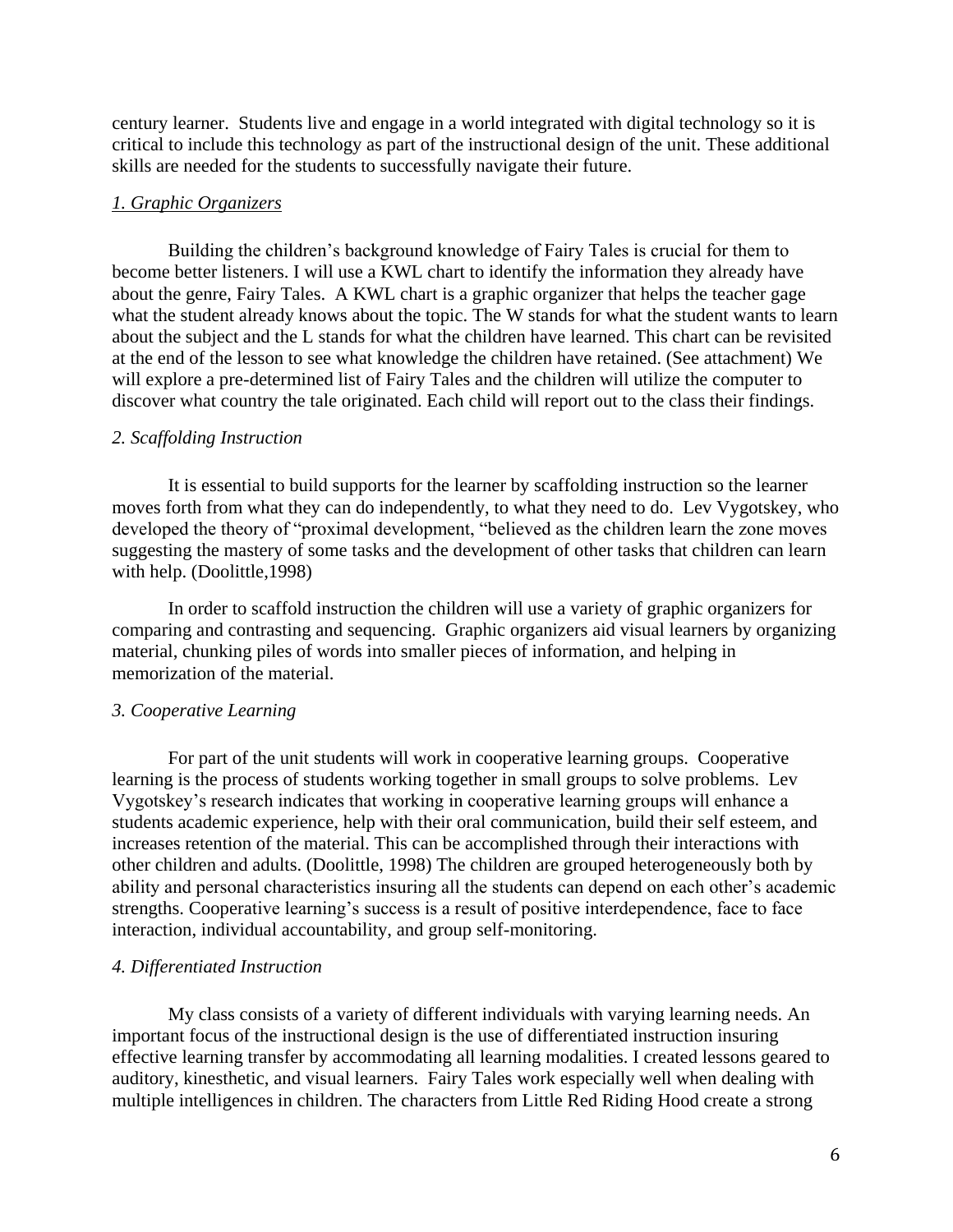sensory picture in the children's minds and enable them to integrate their experience and knowledge of the tale when animating their voices to sound like the characters they are portraying.

#### *5. Assessments*

Ongoing assessments are essential in discovering whether the learning objectives are being met. Teacher and school district made rubrics will grade assignments. Exit cards can be utilized on a daily basis to find out what the children have learned after the lesson. Teacher observations and oral presentations are another means of assessing my students understanding of the objectives.

#### **Classroom Activities**

*Lesson 1*: Identifying Genre and exploring Fairy Tales

#### Objectives:

Students will:

- Complete a KWL chart listing the characteristics of the genre of a Fairy Tale.
- Complete KWL chart listing the characteristics of the genre of a play.
- Students research from a list of classic Fairy Tales when and where they were originated.

#### Materials: KWL Chart

Fairy Tales- Hansel and Gretel, Little Red Cap, Cinderella, Snow White and the Seven Dwarfs, Beauty and the Beast, The Emperor's New Clothes, The Fisherman and his Wife, and the Frog Prince.

#### Procedures:

Critical Thinking Question: What do you already know about the genre of a Fairy Tales?

 Teacher starts first lesson with a KWL format. Using an overhead projector and a copy of a KWL transparency the Teacher asks students what they remember from their experience with Fairy Tales and what are the common attributes that they contain. Teacher records answers on the K (Know) and what you want to know (W).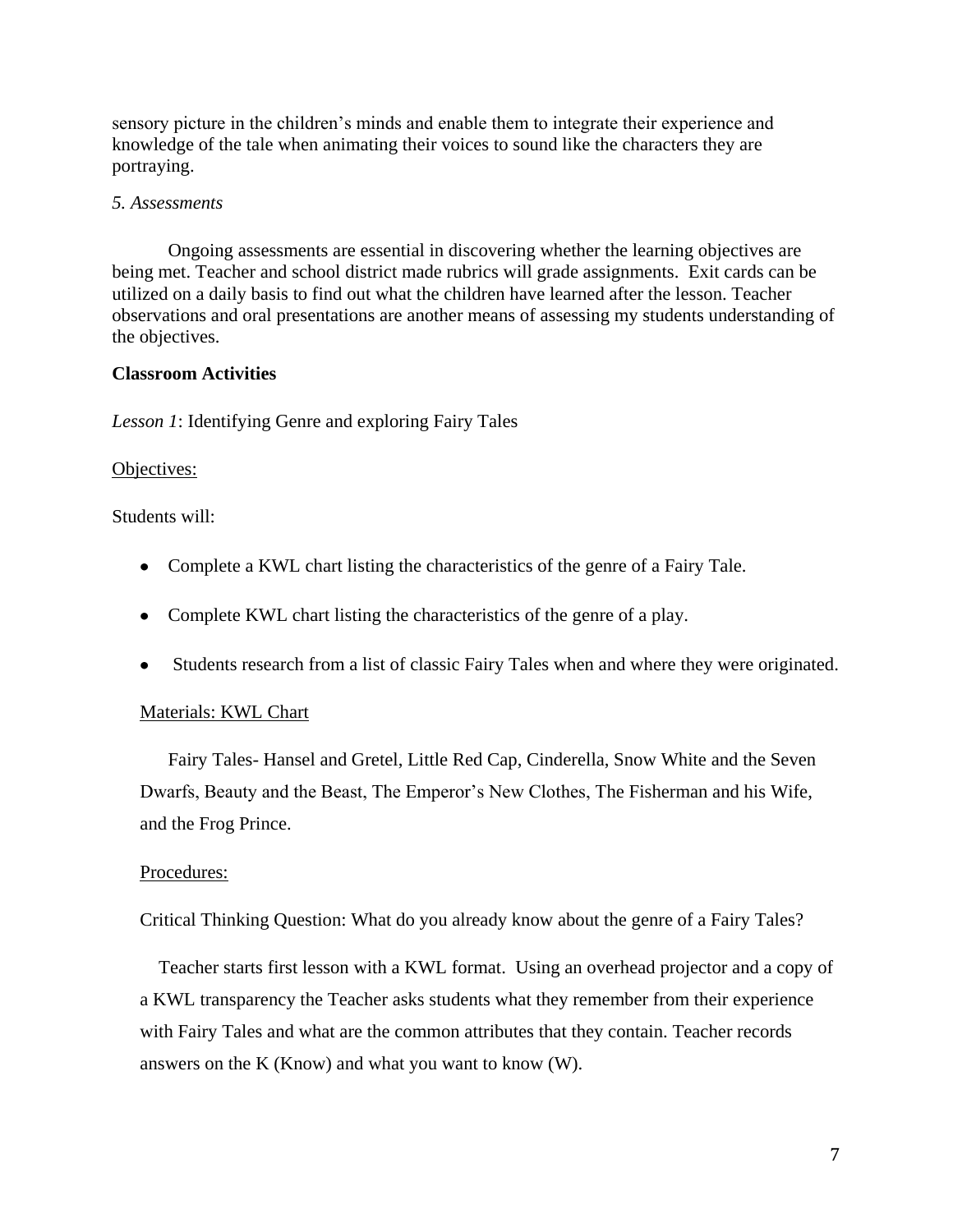Teacher engages students in a large group discussion on the age of Fairy Tales and where they originate? Students are grouped in cooperative groups of 3 to go to the computer to research the following questions.

*Websites* are listed on the board:

- A. [www.all-about-](http://www.all-about-fairies.com/origin-of-fairy-tales.html)**fairies**.com/origin-of-**fairy**-**tales**.html
- B. *www.telegraph.co.uk/.../Fairy-tales-have-ancient-origin.html*
- C. *www.surlalunefairytales.com/introduction/earliesttales.html*

#### *Questions*

- 1. How old is your Fairy Tale?
- 2. What country did this Fairy Tale originate from?
- 3. Who is the author of the Fairy Tale?

After researching the three questions posed the students regroup as a class and report out to the rest of the large group their findings.

#### **Assessment**

Exit Card- Students fill out an exit card answering the question " What new information did you learn about the genre of Fairy Tales?

#### *Lesson 2:* Red Writing Hood (A play based on Fairy Tales)

- Objective: The student identifies the distinguishing features of a fable and a play.
- The student identifies ways in which the sequence of events in a literary text affects the outcome.

Materials: Copies of a sequencing graphic organizer that includes 12 circles or squares to encompass the whole series of events in the play.

The Play, Little Red Writing Hood, from the Trophies Reading Book, Theme 4.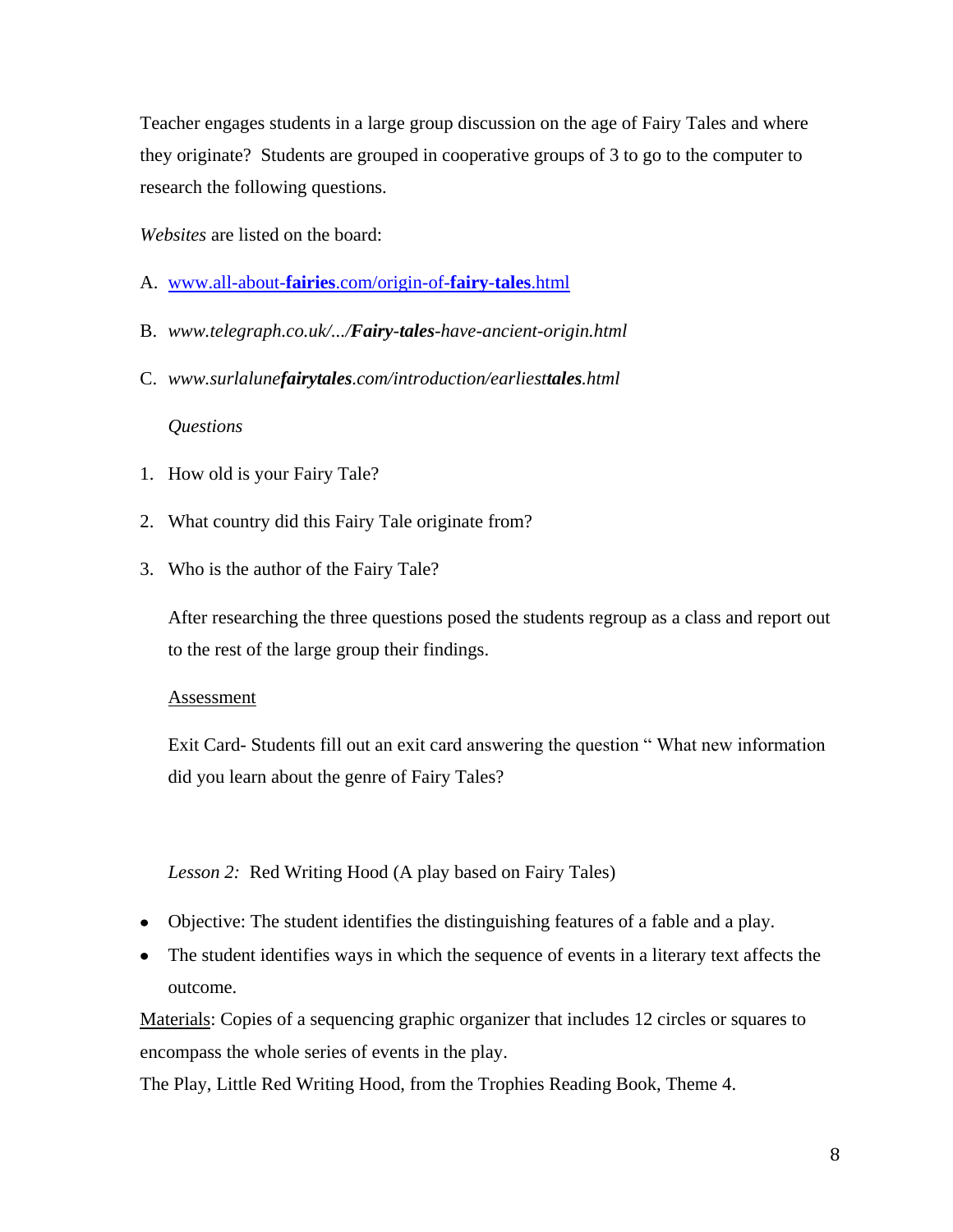Vocabulary Words- script, desperately, injustice, triumphantly, repentant, acceptable, discards, circumstances.

#### Procedures:

#### Session One:

Critical Thinking Questions:

- How is a play different from a Fairy Tale?
- After previewing the play, Little Red Writing Hood, what appears to be the same from a Fairy Tale?
- How does it look different from a Fairy Tale?

The teacher begins the lesson by reviewing the KWL chart that the class worked on previously

• What do we already know about Fairy Tales? The teacher introduces the genre of a play and asks the students what do they know about this genre? Teacher will lead a discussion of the differences between genres.

The vocabulary from Little Red Writing Hood is introduced to the class. The students are given a paper with the words and definitions. This helps the students with the pronunciation of the words as they read their parts in the play.

Students are given a sequencing chart and are instructed to write down the sequence of events as they happen in the play. Teacher assists students by informing them that every time Red changes the script, there is a change in the sequence of events. As the children read their parts, they are instructed to put their thumb up in the air when the script is changed. At this point each student stops and writes down the next event in the order that it happened in the play.

Session Two: Teacher and Students review the sequencing chart from Little Red Writing Hood, by viewing a sequencing transparency, and filling in the correct sequence of events in the play. At this time students can check their own sequencing chart to make sure their events are in the correct order.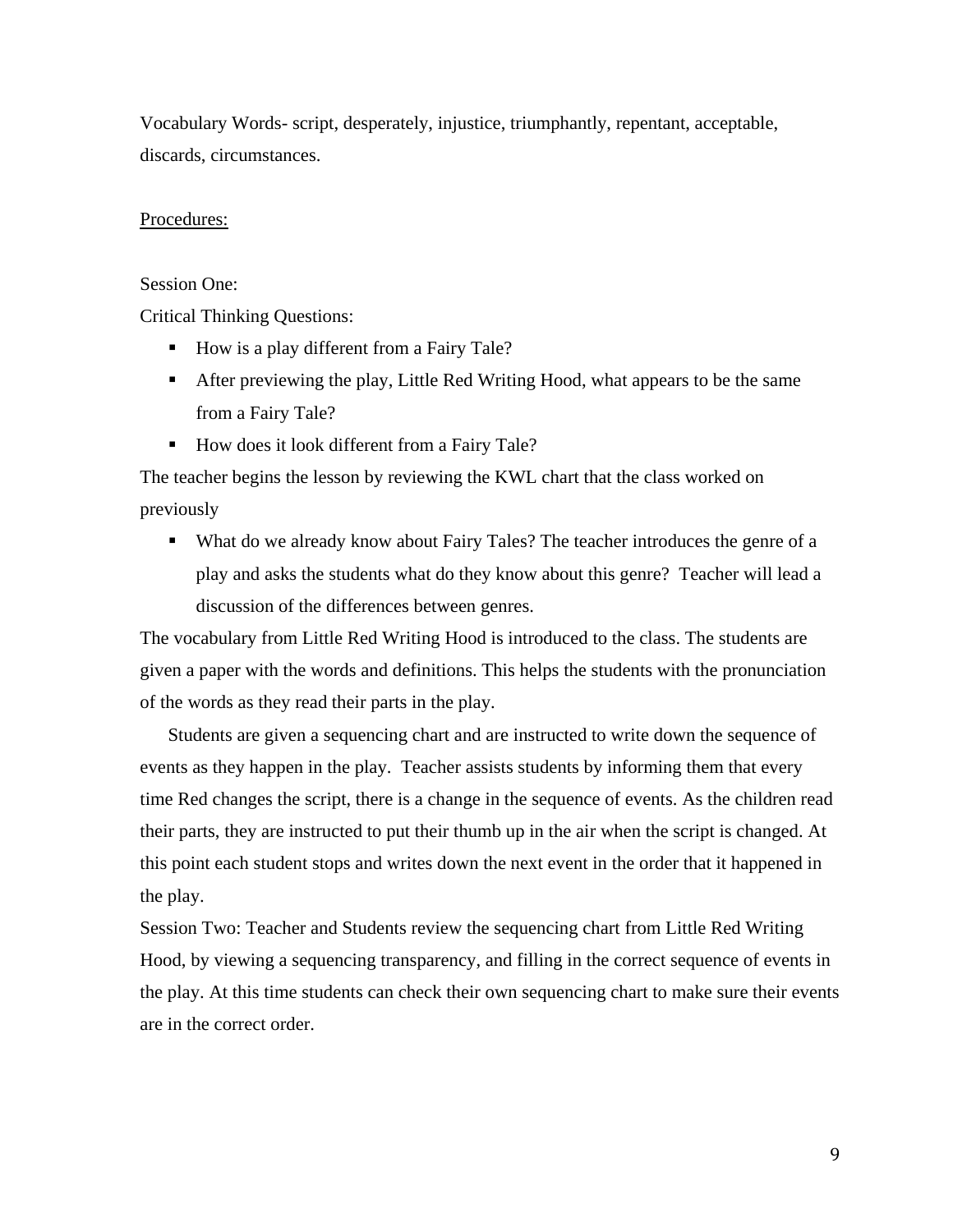*Lesson 3:* Listening for sequence of Events in Little Red Cap

Objective: The students complete a graphic organizer listing the sequence of events that happened in Little Red Cap.

Materials: A tape of the story of Little Red Cap and the accompanying written version. Students use a sequencing graphic organizer to write down the events of the Fairy Tale. A sequencing graphic organizer is a template where the students fill out what happens first, second, third, fourth etc… in a story

# Procedures:

Critical Thinking Question: As you listen to the tape, write down the sequence of events. How does the series of events differ from the Play" Little Red Writing Hood"?"

- 1. Session One: Students are given a copy of "Little Red Cap" from the book The Great Fairy Tale Tradition by Jack Zipes. The students listen to a teacher made prerecorded tape of the story. Students record the sequence of events on their graphic organizer as they listen to the tape.
- 2. Session Two: Teacher and students review graphic organizer for the correct sequence of events.

# *Lesson Four*: Comparing and Contrasting Variants

Objective: The student compares and contrasts Little Red Writing Hood to Little Red Cap in writing an essay.

The students fill out a Venn diagram listing the similarities and differences between two variants of Little Red Riding Hood.

Materials: Students use a sequencing graphic organizer and a Venn diagram

#### Procedures:

1. Session One: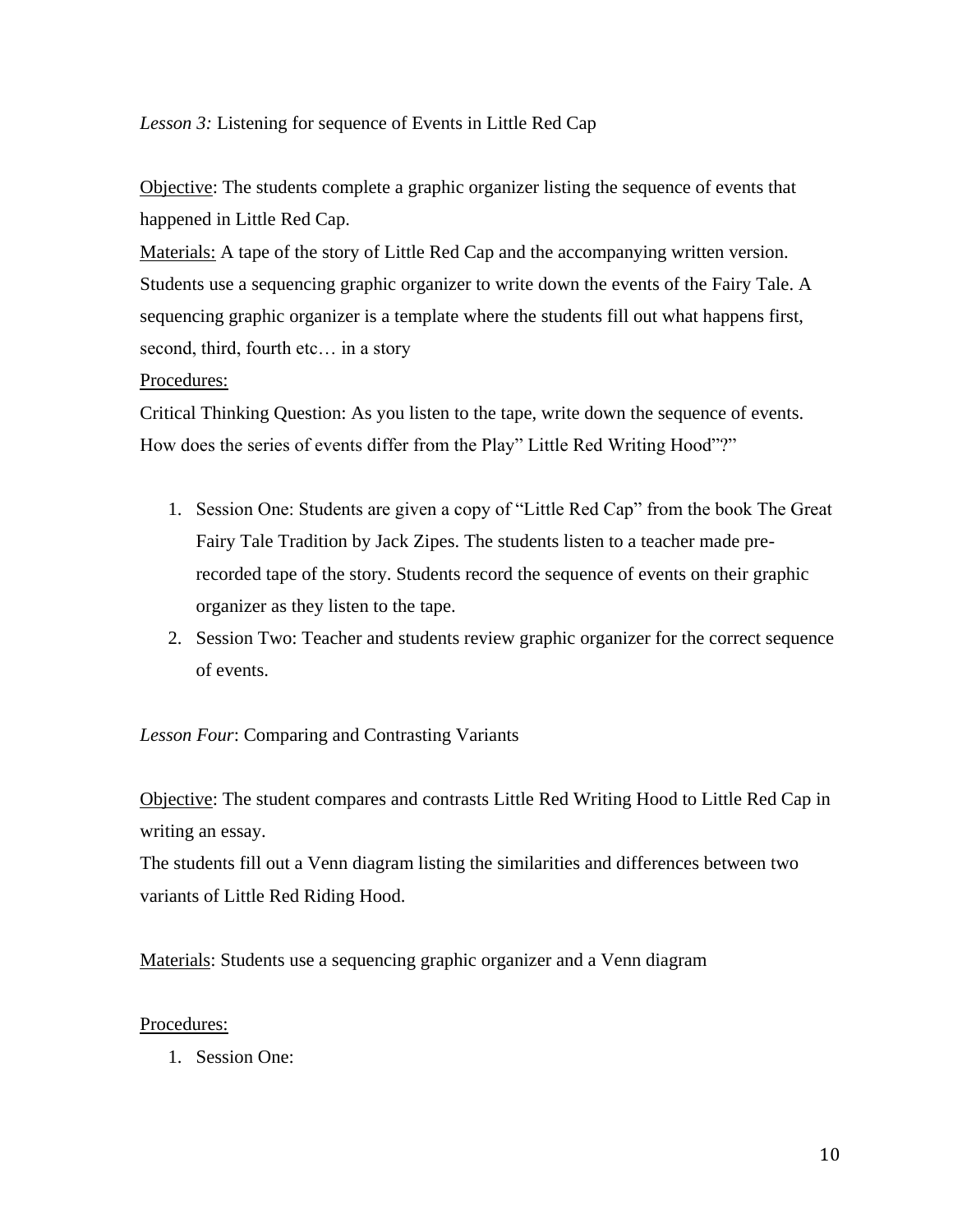Critical Thinking Question: Think of ways that the sequence of events, characters, problem and solution differed from the play, "Little Red Writing Hood "and the Fairy Tale," Little Red Cap".

As a class using their sequencing graphic organizers the students are led by the teacher in completing a Venn diagram on the overhead projector on how the two stories are similar yet different.

2. Session Two: Students utilize their Venn diagrams as a prewriting sheet in assisting them to write an essay about two differences and two similarities about the play and the Fairy Tale.

Extension Activity: Students work in pairs choosing another variant from the list below and fill out a Venn diagram of the similarities of the differences compared to either "Little Red Cap" or Little "Red Writing Hood"

- 1. Lon Po Po
- 2. Pretty Salma
- 3. Little Red Cowboy Hat
- 4. Little Red Riding Hood (A Newfangled Prairie Tale)
- 5. The Wolf's Story

# *Lesson Five*: Learning through Performing

Objective: In cooperative groups the students write a short skit from either Little Red Cap or Little Red Writing Hood in the correct sequence of events portrayed in the original story. The students work in cooperative learning groups to put on a puppet show from either story showing the correct sequence of events in their skits. Students embody the characters by using their voices and bodily movements to express the character in Fairy Tales.

Materials: Children utilize stick puppets, and a teacher created rubric to create their written skits and performances.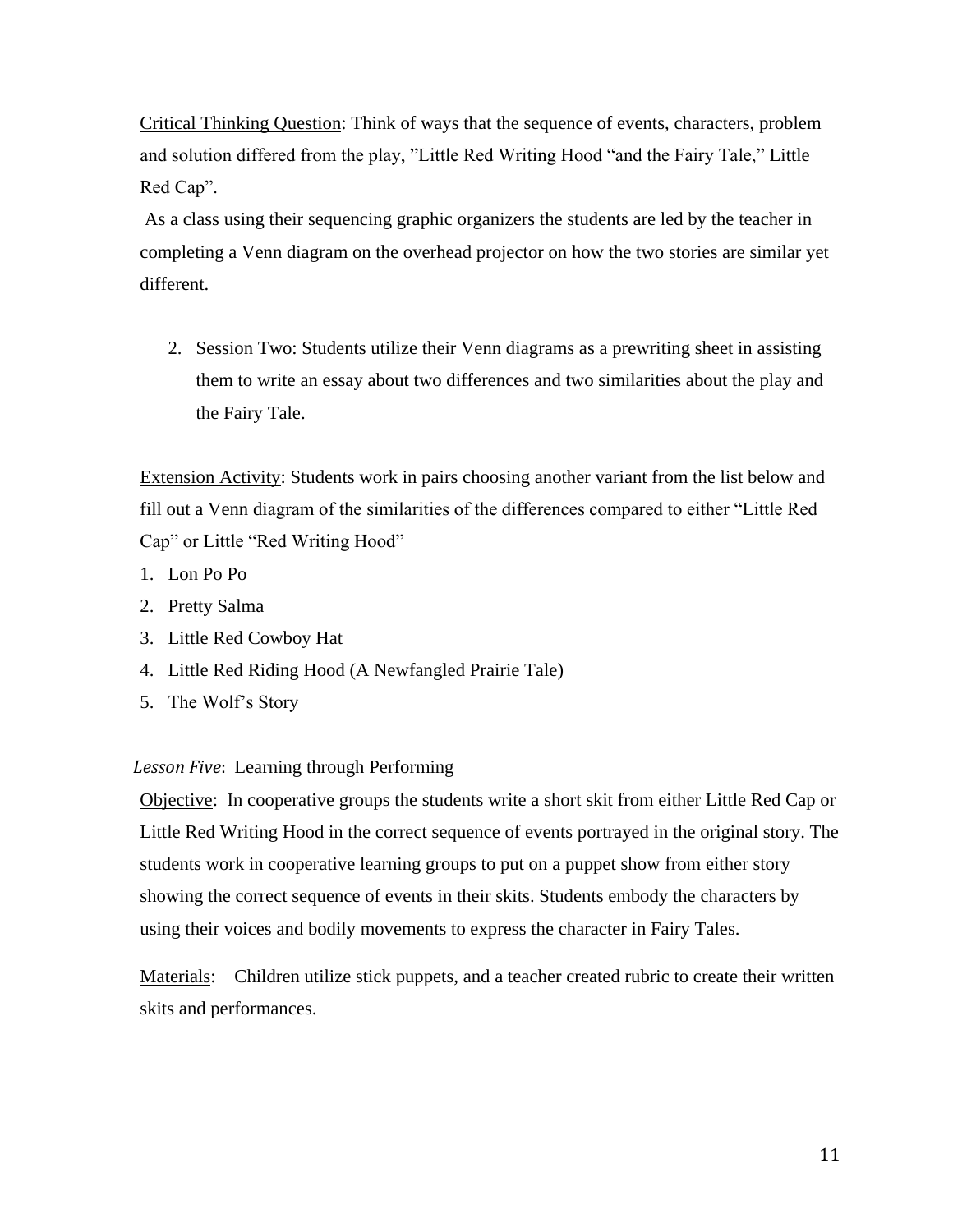Procedure: Students form cooperative groups of three or four individuals. The children work in groups writing a skit using the correct sequence of events that mirrors either Little Red Writing Hood or Little Red Cap. The children perform their skit in front of the class.

Assessment: A teacher created rubric is used to evaluate the group's skits and performance. (See Attached)

# **Annotated Bibliography, Citations and Resources**

Students' Resources:

- Bettelheim, B. (1976). *The Uses of Enchantment the Meaning and Importace of Fairy Tales*. New York: Knopf.
- Bruno Bettelheim in his book explains why developmentally children need Fairy Tales and how it helps them deal with their world.

Cohen, T., & Forward, I. (. (2005). *The Wolf's Story*. Cambridge, MA.: Candlewick Pr. This story was used for the students to compare and contrast.

Doolittle, Peter. E. (1995 June 1995). Understanding Cooperative Learning through Vygotsky's Zone of Proximal Development. Lily National Conference on Excellence in College Teaching Columbia, S.C.Clarion Books.

- Daly, N. (2007). *Pretty Salma: A Little Red Riding Hood Story from Africa*. New York: Clarion Books. I used this story so the students could compare and contrast variants of Little Red Riding Hood.
- Ernst, L. C. (1995). *Little Red Riding Hood ,A newfangled Praire Tale*. New York: Simon and Schuster. I used this book as a variant for the students to compare and contrast.
- Harcourt. (2003). *Harcourt Trophies Grade 4 Lead the Way Teacher Edition Collection (6 Volume Set)*. New York: Harcourt.
- Lowell, S. (2000). *Little Red Cowboy Hat*. New York: Henry Holt And Co. (Byr). I used this story so the children could compare and contrast variants.
- Young, E. (2008). *Lon Po Po (Chinese Edition)*. Canada: He Bei Jiao Yu Chu Ban She. I used this story so the students could compare and contrast variants of Little Red Riding Hood.

#### **Teacher Resources**

Beckett, Sandra.2008. Little Red Riding Hood. In Greenwood Encyclopedia of Folk and FairyTales, ed. Donald Haase. Wesport, Ct: Greenwood Press.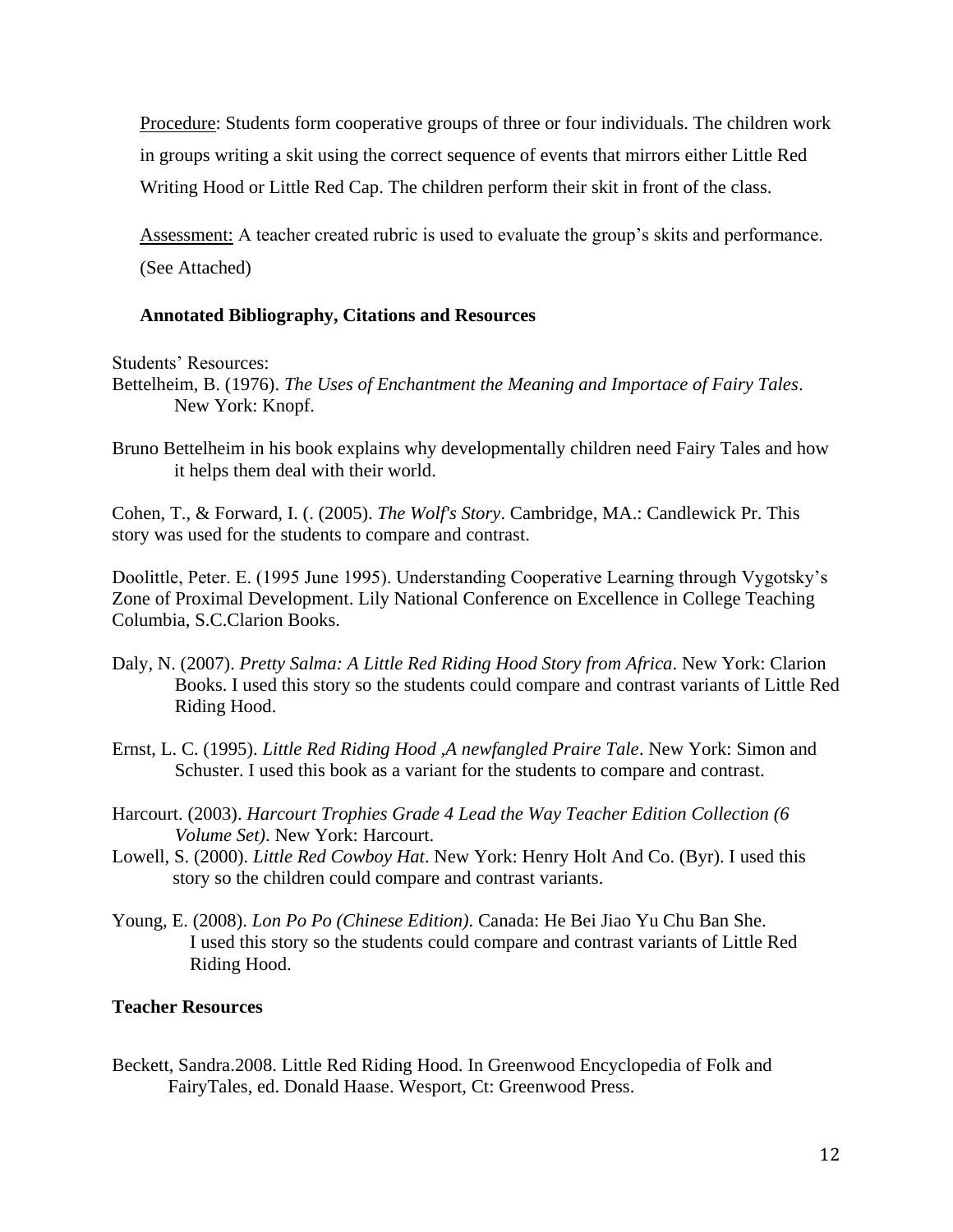"Sunnie BunnieZZ Storytellers A Kidsafe Activity Site Promotes storytelling through Poetry, Puppetry, Clowning, Magic, Educational and Holiday Puzzles and Activities." *Sunnie BunnieZZ Storytellers A Kidsafe Activity Site Promotes storytelling through Poetry, Puppetry, Clowning, Magic, Educational and Holiday Puzzles and Activities.*. Linda A Copp, n.d. Web. 4 May 2010. <http://sunniebunniezz.com/>. I used this website to find a poem about Red Riding Hood

[www.learning-theories.com/vygotskys-social-learning-theory.html](http://www.learning-theories.com/vygotskys-social-learning-theory.html) References Cobb, E. (1993). The Biocultural Continuum.

- *The Ecology of Imagination in Childhood* (pp. 53-62). Irving, Texas: Spring Publications. This reading helped me understand the development of a child and how children that are going through " latency stage" as quoted by Freud benefit from Fairy Tales.
- Doolittle , Peter. E.( 1995 June 1995). Understanding Cooperative Learning through Vygotsky's Zone of Proximal Development. Lily National Conference on Excellance in College Teaching Columbia, S.C. This paper explained Vygotskey's theory of Proximal Development and how and when children are ready for cooperative learning groups.
- Gower, R., Haley-Speca, M. A., & Saphier, J. (2008). *The Skillful Teacher: Building Your Teaching Skills* (6th Edition ed.). Massachusetes: Research For Better Teaching. This book gave me information on graphic organizers, and principles of learning
- *Haase, Donald. 2008 The Greenwood Encyclopedia of Folk and Fairy Tales, ed* . Donald Haase. Wesport ,CT : Greenwood Press.
- McCarthy, W. B. (2007). *Cinderella in America: A Book of Folk and Fairy Tales*. Jackson: University Press of Mississippi.This book contains tales from many countries
- Social Development theories. (n.d.). *Learning theories. com*. Retrieved April 23, 2010, from /www.learning-theories.com/vygotskys-social-learning-theory.html This site helped me to learn about Vygotsky's social development theory.
- Tatar, M. (1999). *The Classic Fairy Tales*. New York: W.W.Norton& Co.. This book gave me information on the history of Little Red Riding and many variants to read about.

Der Stuuf, R. V. (2002). Scaffolding as a teaching strategy. *Adolescent Learning and*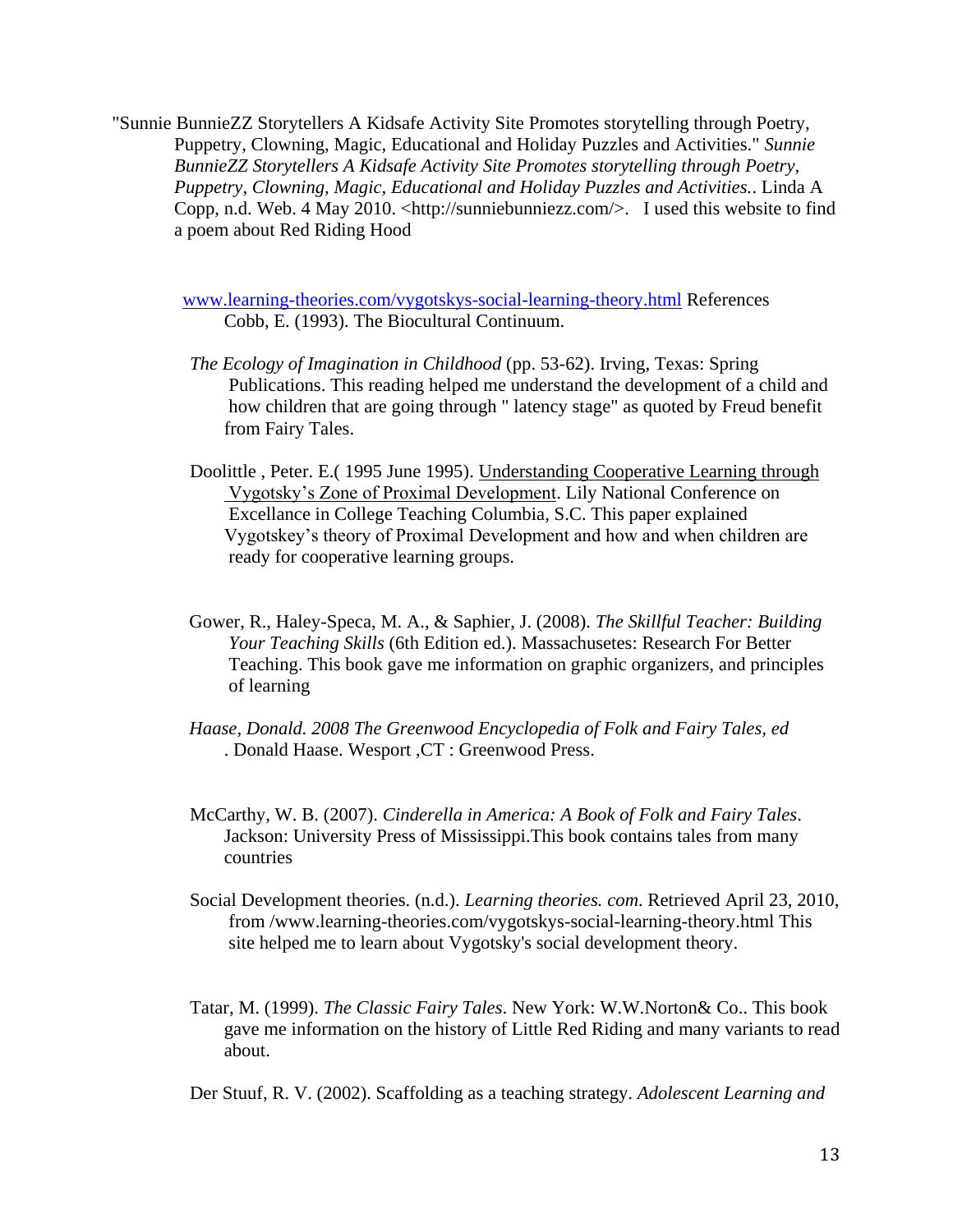*Development*, *0500A*, 1-64. (This article helped me to understand scaffold instruction.

- Verdier, Y. (1995). *Coutume et destin: Thomas Hardy et autres essais (Bibliotheque des sciences humaines) (French Edition)*. Paris: Gallimard. Yvonne Verdier explained in her essay" Le petit chaperon rouge dans la tradition orale" recorded and studied the rituals of rural women in remote areas of France. I was able to grasp a truer understanding of "The Grandmother's Tale "and what the path of needles or pins symbolized.
- Windling, T. (2004, August 10). The Path Of Needles or Pins. *Realms of Fantasy* , *1*, 1-113. This article helped explain the difference between the two paths of which Red Riding Hood has a choice.
- Zipes, J. (1993). *The Trials and Tribulations of Little Red Riding Hood, Second Edition* (2 ed.). New York: Routledge. This book helped me to understand the history of the Fairy Tale and why it has been so popular for 300 years. It also addresses the myths of how Little Red Riding Hood was recreated for the upper class children by Perrault.
- Zipes, J. (2006). *Why Fairy Tales Stick*. New York: Routledge, Taylor and Francis Group. I used this book to find information of why certain Fairy Tales have been so popular for hundreds of years.
- Zipes, J. (2001). *The Great Fairy Tale Tradition*. New York: Norton.I used this book to accessLittle Red Cap and made a copy of the story so the students could use for their sequencing chart.
- Zipes, J. (2006). *Fairy Tales and the Art of Subversion: The Classical Genre for Children and the Process of Civilization* (2 ed.). New York: Routledge. The Art of Subversion, Chapter 8 explained the development of children and why the genre of Fairy Tales especially works with children ages five to ten years old.

#### **Appendences**

Appendix I: KWL chart

#### Appendix II: Rubric

**Standards**: These are the Pennsylvania State standards that are aligned to the core curriculum.

- **R4.A.1.3.1:** Make inferences and/or draw conclusions based on information from text
- **R4.A.1.5.1:** Summarize the key details and events of a fictional text as a whole.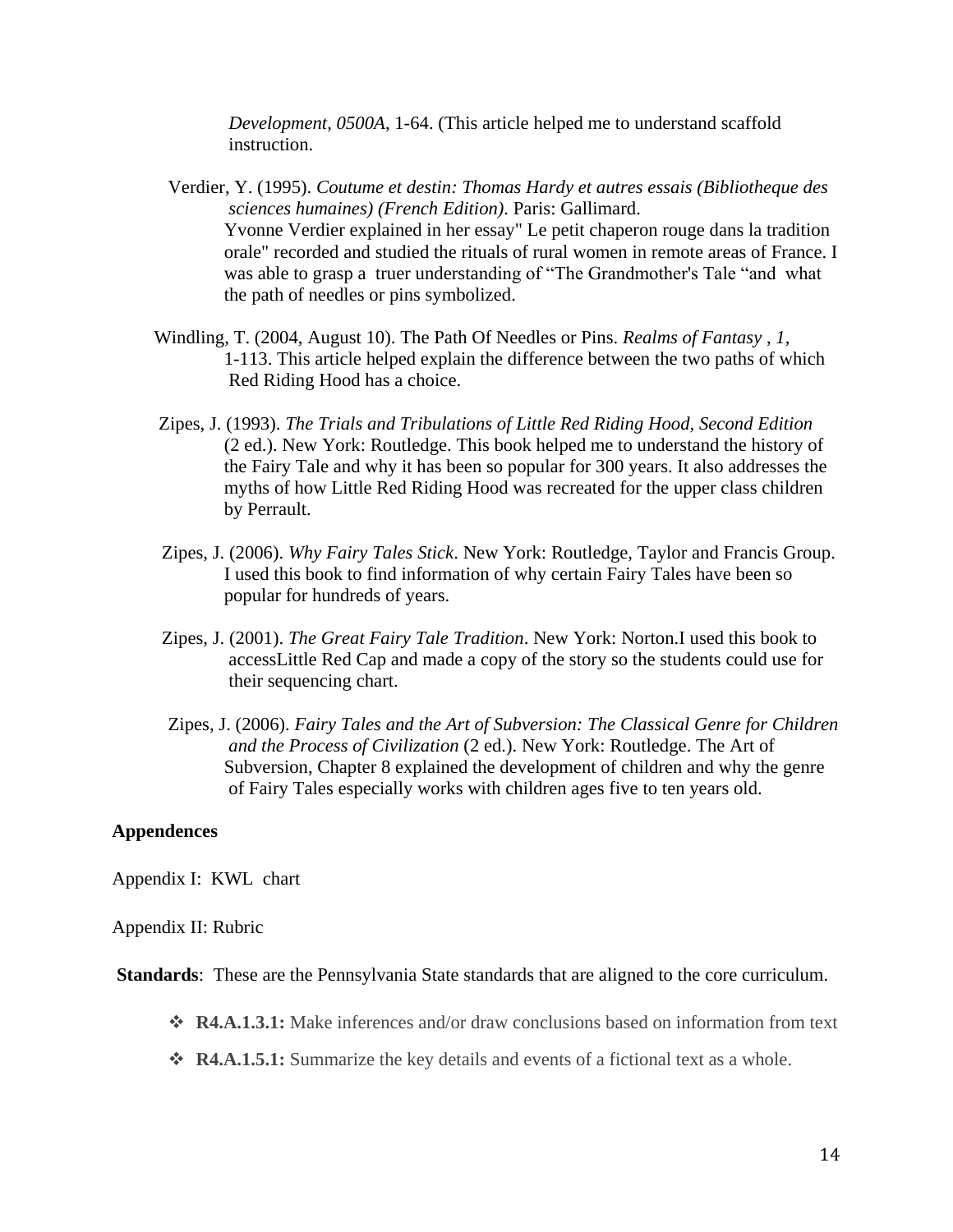- **R4.B.3.3.1:** Identify, explain, and/or interpret text organization, including sequence, question/answer, comparison/contrast, cause/effect, or problem/solution.
- **R4.B.1.2.1:** Identify, explain, interpret, compare, and/or describe connections between texts.
- **1.4.4.A:** Write poems, multi- paragraph stories. Include detailed descriptions of people, places, and things. Include literary elements**.** Begin to use literary devices**.**
- **1.6.4.B:** Demonstrate awareness of audience using appropriate volume and clarity in formal speaking presentations.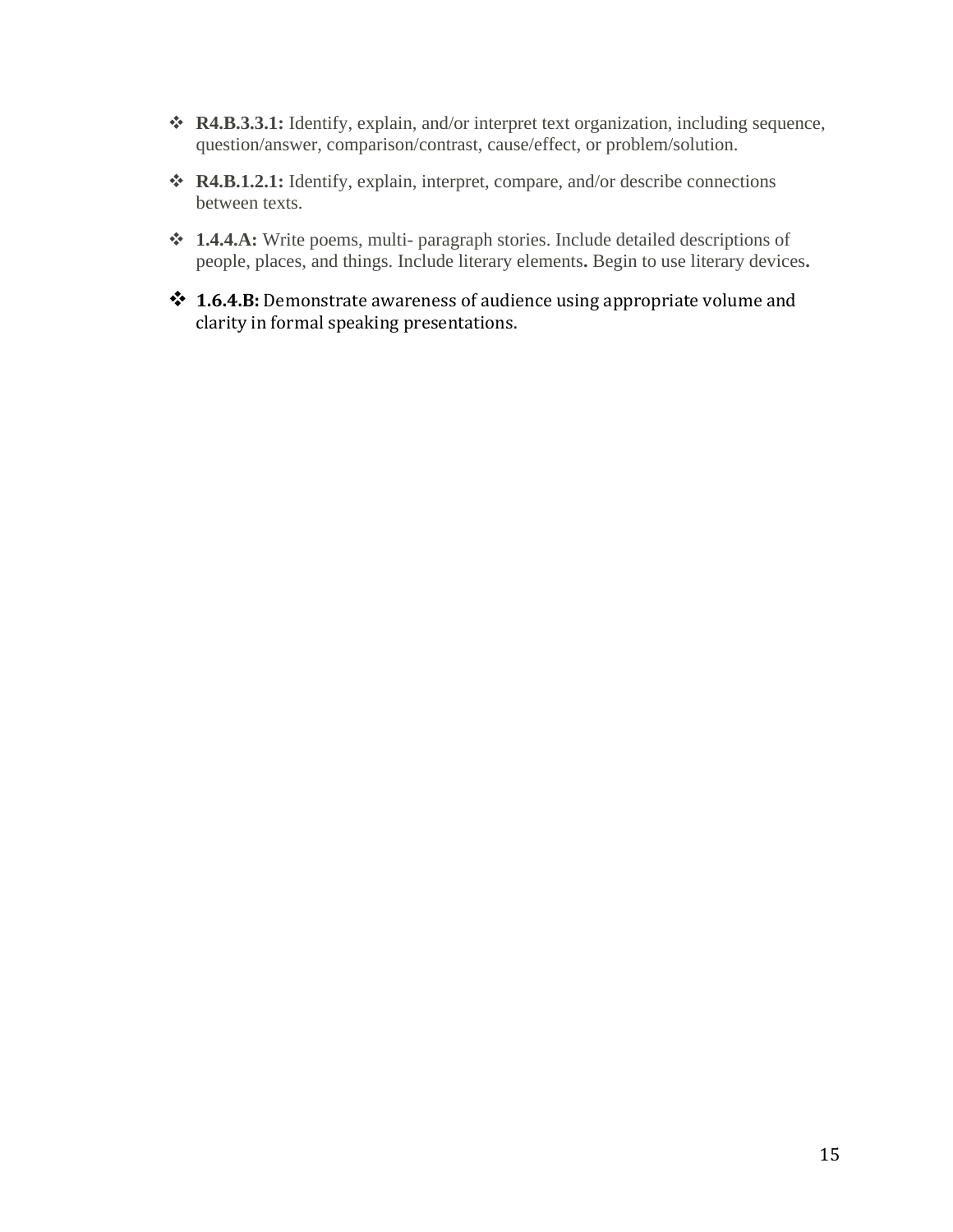| They all have happy endings                     | How long have they existed?                         |  |
|-------------------------------------------------|-----------------------------------------------------|--|
| They all have an antagonist.                    | What countries are the classic<br>Fairy Tales from? |  |
| They are told to children                       | What are some of the oldest Fairy<br>Tales?         |  |
| Animals and magical things are in the<br>story. | What was the purpose of a Fairy<br>Tale?            |  |
| They are make believe.                          |                                                     |  |
|                                                 |                                                     |  |
|                                                 |                                                     |  |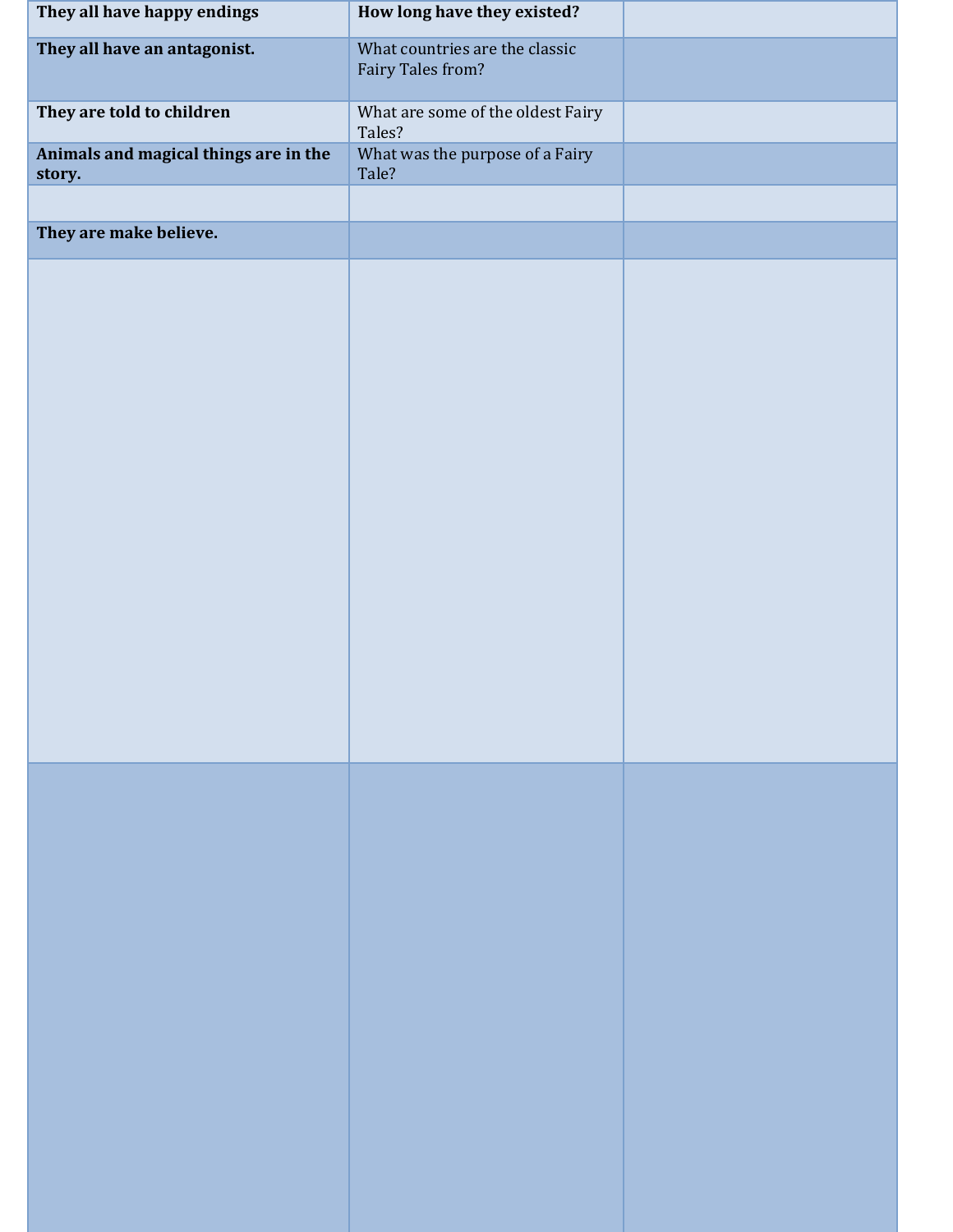# Appendix 2

| Categories     | Sequential<br>order                                                                                                               | Cooperating<br>with Group<br>Members                                                                                                                  | Script writing                                                                                                    | Performance                                                                                                                                                                          |
|----------------|-----------------------------------------------------------------------------------------------------------------------------------|-------------------------------------------------------------------------------------------------------------------------------------------------------|-------------------------------------------------------------------------------------------------------------------|--------------------------------------------------------------------------------------------------------------------------------------------------------------------------------------|
| 3              | <b>All Events</b><br>were in the<br>order that they<br>happened in<br>the play Red<br><b>Writing Hood</b><br>or Little Red<br>Cap | Members<br>cooperate with<br>each other.<br>They work<br>together<br>writing the<br>script and<br>deciding the<br>parts they will<br>play.            | The script will<br>be written<br>with great<br>sentence<br>structure,<br>grammar, and<br>spelling.                | The<br>performance is<br>animated,<br>creative with<br>loud clear<br>voices. The<br>puppets are<br>used in an<br>effortless way.                                                     |
| $\overline{2}$ | Most events<br>are in the<br>order that they<br>happened in<br>the play Little<br><b>Red Writing</b><br>Hood or Little<br>Red Cap | Members do<br>not contribute<br>equally to<br>writing the<br>script and<br>performing<br>parts.                                                       | The script is<br>written<br>needing better<br>sentence<br>structure and<br>there are some<br>misspellings.        | The<br>performance<br>contains little<br>animation,<br>creativity with<br>voices that are<br>harder to<br>understand.<br>Some puppets<br>were used in an<br>inappropriate<br>manner. |
| $\mathbf{1}$   | The events of<br>the play Red<br><b>Writing Hood</b><br>or Little Red<br>Cap are out of<br>order and<br>don't make<br>sense.      | Members do<br>not get along<br>with each<br>other. It is<br>evident that<br>certain<br>members do<br>all the work<br>and the parts<br>are distributed | The script is<br>written with<br>major errors<br>in sentence<br>structure and<br>spelling. It is<br>hard to read. | The<br>performance<br>contains no<br>animation;<br>creativity and<br>voices are hard<br>to hear. Puppets<br>are used in-<br>appropriately                                            |